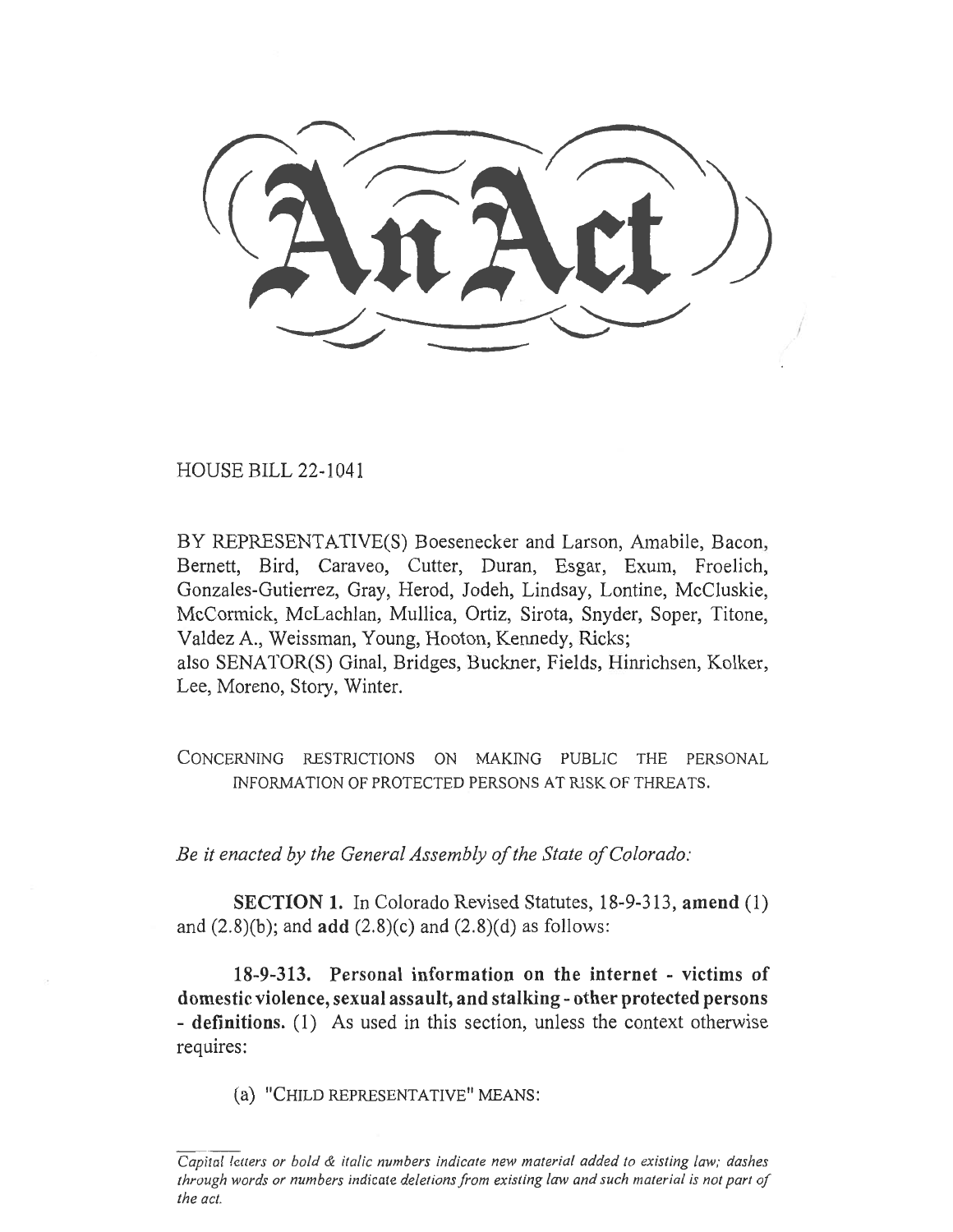(I) AN EMPLOYEE OF OR CONTRACTOR WITH THE OFFICE OF THE CHILD'S REPRESENTATIVE CREATED IN SECTION 13-91-104; OR

(II) THE STAFF OF CONTRACTORS WITH THE OFFICE OF THE CHILD'S REPRESENTATIVE WHO ARE MEMBERS OF AN ATTORNEY'S LEGAL TEAM WHO ASSIST WITH THE ATTORNEY'S LEGAL REPRESENTATION OF CHILDREN, YOUTH, AND JUVENILES.

(b) "CODE ENFORCEMENT OFFICER" MEANS A MUNICIPAL, COUNTY, OR CITY AND COUNTY EMPLOYEE OR CONTRACTOR WHO IS RESPONSIBLE FOR THE ADMINISTRATION AND ENFORCEMENT OF LAND USE, ZONING REGULATIONS, BUILDING CODES, HEALTH CODES, FLOODPLAIN REGULATIONS, AND OTHER SIMILAR HEALTH AND SAFETY CODES.

(c) "EXEMPT PARTY" MEANS ANY PARTY TO THE RECORD, A SETTLEMENT SERVICE, A TITLE INSURANCE COMPANY, A TITLE INSURANCE AGENCY, A MORTGAGE SERVICER OR A MORTGAGE SERVICER'S QUALIFIED AGENT, OR AN ATTORNEY LICENSED AND IN GOOD STANDING IN THE STATE OF COLORADO TO PRACTICE LAW AND WHO IS ENGAGED IN A REAL ESTATE MATTER.

(d) "HEALTH-CARE WORKER" MEANS AN EMPLOYEE, CONTRACTED HEALTH-CARE PROVIDER, OR INDIVIDUAL SERVING IN A GOVERNANCE CAPACITY OF A HEALTH-CARE FACILITY LICENSED PURSUANT TO SECTION 25-1.5-103.

 $(a)$  (e) "Human services worker" means:

(I) A state or county employee, or an attorney representing the state or county, who is engaged in investigating or taking legal action regarding allegations of child abuse or neglect pursuant to article 3 of title 19, and a state or county support staff person who has contact with the public relating to these allegations;

(II) A state or county employee, or an attorney representing the state or county, who is engaged in investigating or taking legal action regarding allegations of mistreatment of an at-risk adult pursuant to article 3.1 of title 26, and a state or county support staff person who has contact with the public relating to these allegations;

## PAGE 2-HOUSE BILL 22-1041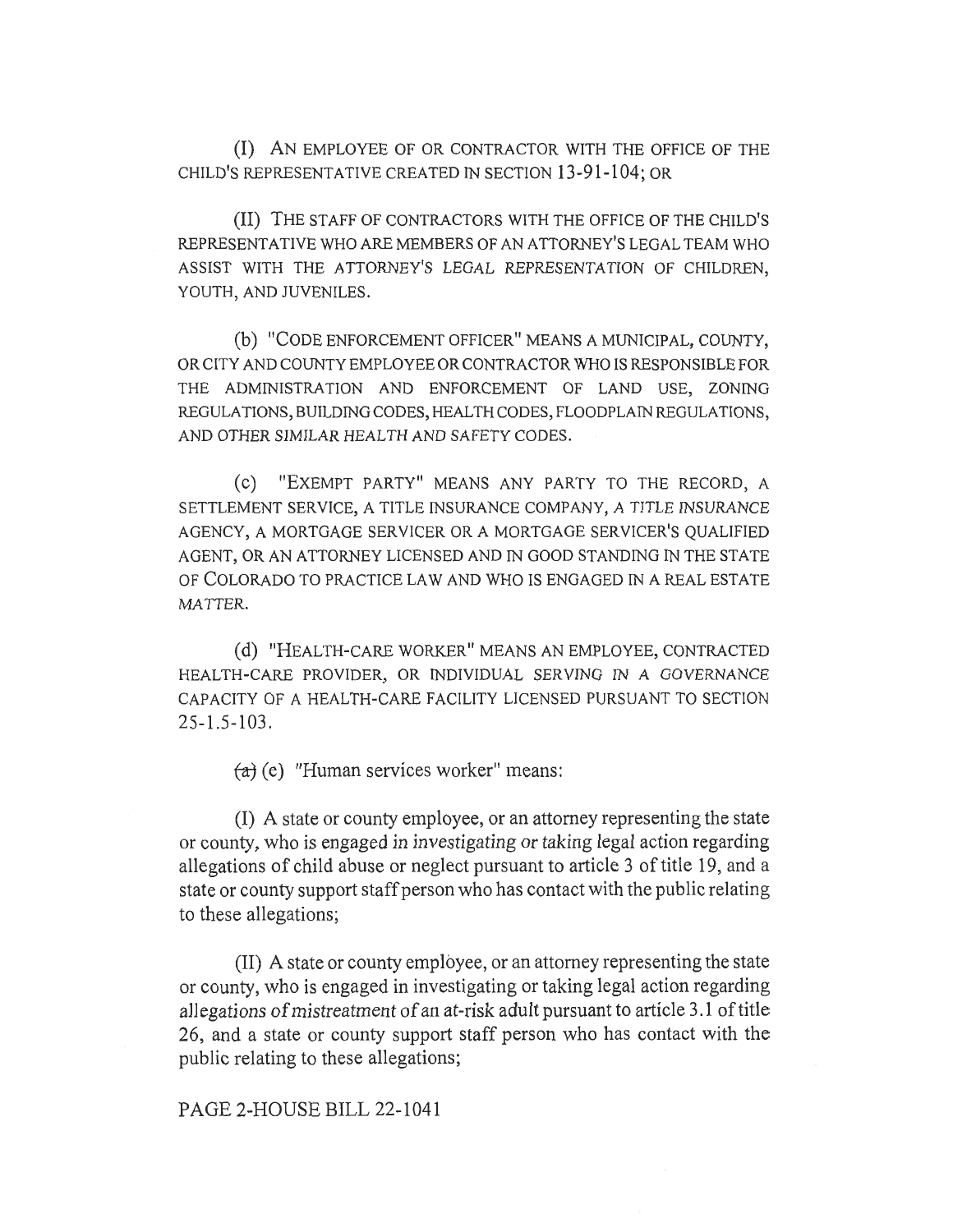(III) A state or county employee, including a county attorney or an employee of a person under contract with a state or county, who is engaged in establishing, modifying, and enforcing child support orders pursuant to article 13 of title 26, and a state or county support staff person who has contact with the public relating to these duties;

(IV) A state or county employee, including a county attorney, who is engaged in determining eligibility for or investigating fraud in public programs established in article 2 of title 26, and who has contact with the public relating to these duties; or

(V) An employee of a juvenile detention facility established and operated pursuant to section 19-2.5-1502 or an employee of the division of youth services within the department of human services, including an employee under contract with the division of youth services, who has contact with juveniles involved with youth services.

 $(b)$  (f) "Immediate family" means a protected person's spouse, child, or parent or any other blood relative who lives in the same residence as the protected person.

 $(\theta.5)$  (g) "Judge" has the same meaning as defined by section 18-8-615 (3).

(h) "MORTGAGE SERVICER" HAS THE SAME MEANING AS SET FORTH IN SECTION 5-21-103 (4).

(i) "OFFICE OF THE RESPONDENT PARENTS' COUNSEL STAFF MEMBER OR CONTRACTOR" MEANS:

(I) AN EMPLOYEE OF THE OFFICE OF THE RESPONDENT PARENTS' COUNSEL CREATED IN SECTION 13-92-103;

(II) AN ATTORNEY LICENSED AND IN GOOD STANDING IN THE STATE OF COLORADO TO PRACTICE LAW WHO CONTRACTS WITH THE OFFICE OF THE RESPONDENT PARENTS' COUNSEL TO REPRESENT INDIGENT PARENTS WHO ARE RESPONDENTS IN DEPENDENCY AND NEGLECT CASES BROUGHT PURSUANT TO TITLE 19; OR

(III) A SOCIAL WORKER, FAMILY ADVOCATE, OR PEER ADVOCATE

PAGE 3-HOUSE BILL 22-1041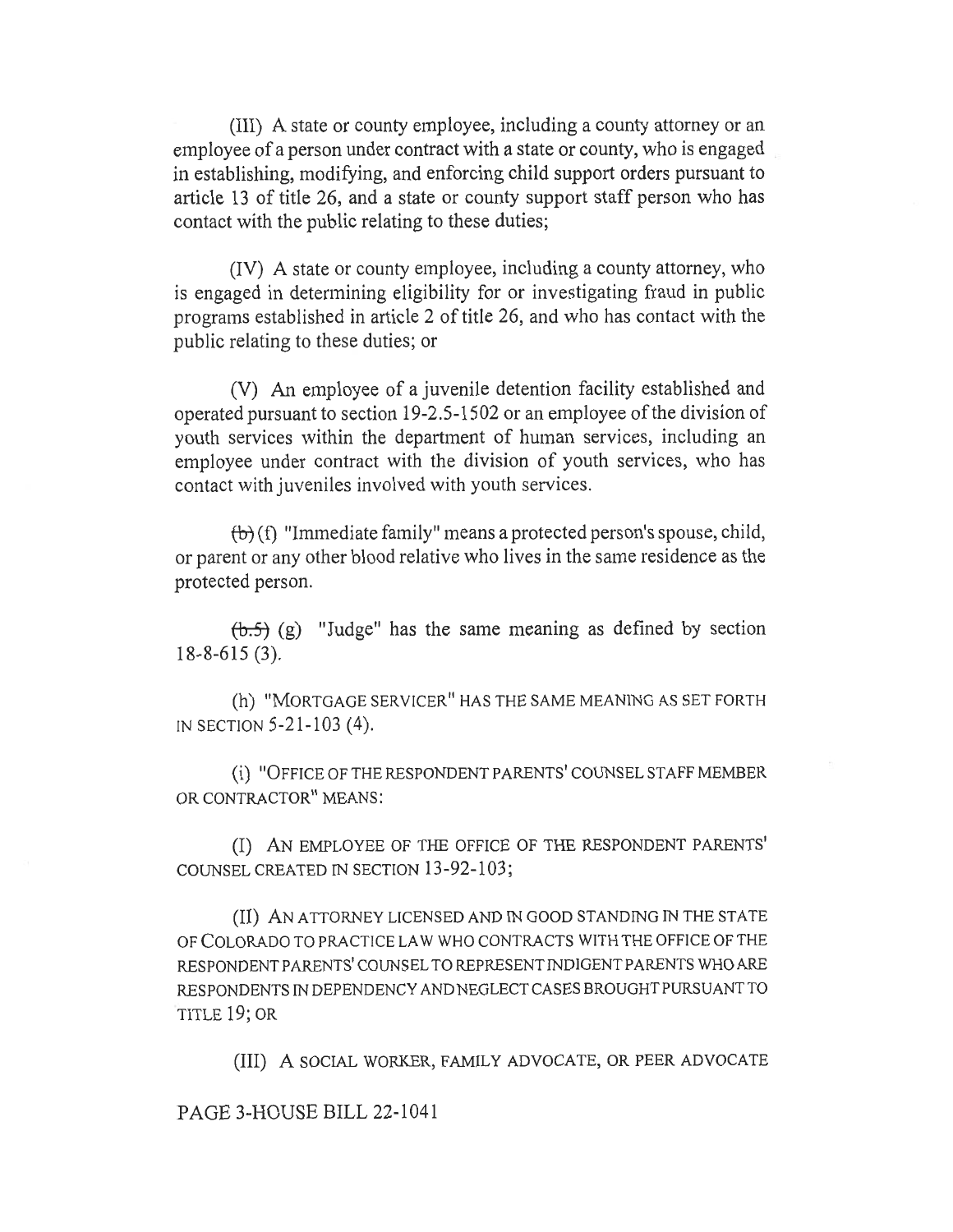WHO CONTRACTS WITH THE OFFICE OF THE RESPONDENT PARENTS' COUNSEL TO ASSIST ATTORNEYS IN THE REPRESENTATION OF INDIGENT PARENTS WHO ARE RESPONDENTS IN DEPENDENCY AND NEGLECT CASES BROUGHT PURSUANT TO TITLE 19.

 $(e)$  Repealed:

 $(d)$  (j) "Participant in the address confidentiality program" means an individual accepted into the address confidentiality program in accordance with part 21 of article 30 of title 24.

 $(\text{d.5})$  (k) "Peace officer" has the same meaning as described in section 16-2.5-101.

(e) (1) "Personal information" means the home address, home telephone number, personal mobile telephone number, pager number, personal e-mail address, or a personal photograph of a participant in the address confidentiality program or protected person; directions to the home of a participant in the address confidentiality program or protected person; or photographs of the home or vehicle of a participant in the address confidentiality program or protected person.

 $(e.5)$  (m) "Prosecutor" has the same meaning as defined in section 18-8-616 (3).

 $(f)$  (n) "Protected person" means a CODE ENFORCEMENT OFFICER, A human services worker, a public health worker, A CHILD REPRESENTATIVE, A HEALTH-CARE WORKER, AN OFFICER OR AGENT OF THE STATE BUREAU OF ANIMAL PROTECTION, AN ANIMAL CONTROL OFFICER, AN OFFICE OF THE RESPONDENT PARENTS' COUNSEL STAFF MEMBER OR CONTRACTOR, a judge, a peace officer, a prosecutor, a public defender, or a public safety worker.

 $(f.6)$  (o) "Public defender" means an attorney employed by the office of the state public defender created in section 21-1-101, or an attorney employed by the office of alternate defense counsel created in section 21-2-101.

 $(g)(p)$  "Public health worker" means:

(I) An employee, A contractor, or AN employee of a contractor of the

PAGE 4-HOUSE BILL 22-1041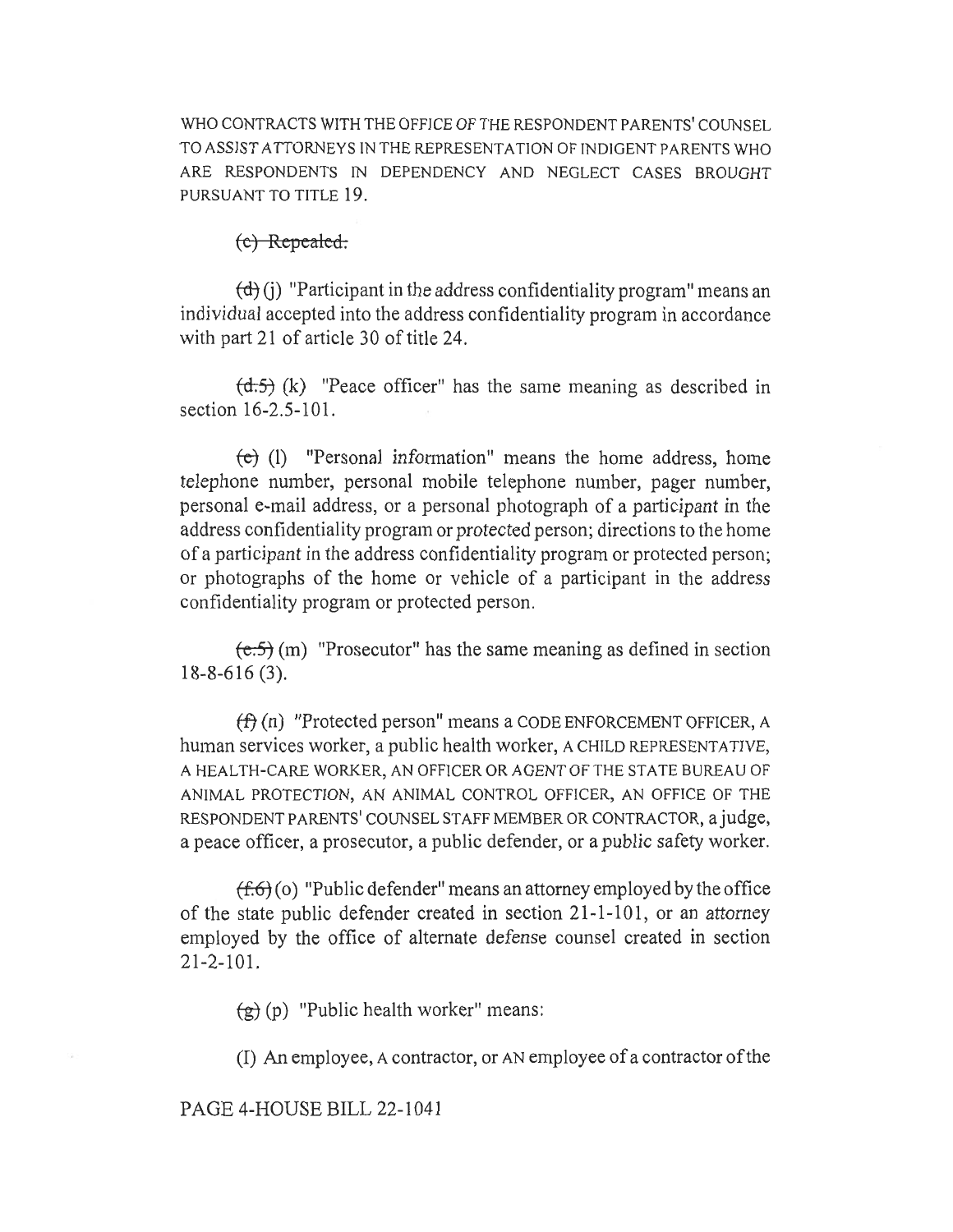department of public health and environment, created in section 25-1-102, who is engaged in public health duties, as described in section 25-1.5-101;

(II) An employee, A contractor, or AN employee of a contractor of a county or district public health agency, as defined in section 25-1-502, who is engaged in public health duties, as described in section 25-1-506; or

(III) A member of a county or district board of health, other than an elected county commissioner.

 $\left(\frac{1}{\ln}\right)$  (q) "Public safety worker" means:

(I) An employee, A contractor, or an employee of a contractor of the department of corrections who has contact with persons in the custody of the department of corrections or with the family or associates of such persons;

(II) A noncertified deputy sheriff or detention officer, as described in section 16-2.5-103 (2), who has contact with inmates; or

(III) An employee, A contractor, or an employee of a contractor of a community corrections program, as defined in section 17-27-102, who has contact with offenders in a community corrections program.

(r) "SETTLEMENT SERVICE" HAS THE SAME MEANING AS SET FORTH IN SECTION 10-11-102 (6.7)(a) TO (6.7)(f).

(s) "TITLE INSURANCE AGENCY" HAS THE SAME MEANING AS SET FORTH IN SECTION 10-11-102 (8.5).

(t) "TITLE INSURANCE COMPANY" HAS THE SAME MEANING AS SET FORTH IN SECTION 10-11-102 (10).

(2.8) (b) A protected person's written request to a state or local government official to remove PERSONAL INFORMATION FROM records that the official makes available on the internet must include:

(I) THE PROTECTED PERSON'S FULL NAME AND HOME ADDRESS;

 $(H)$  (II) Evidence that the person submitting the request is a protected

PAGE 5-HOUSE BILL 22-1041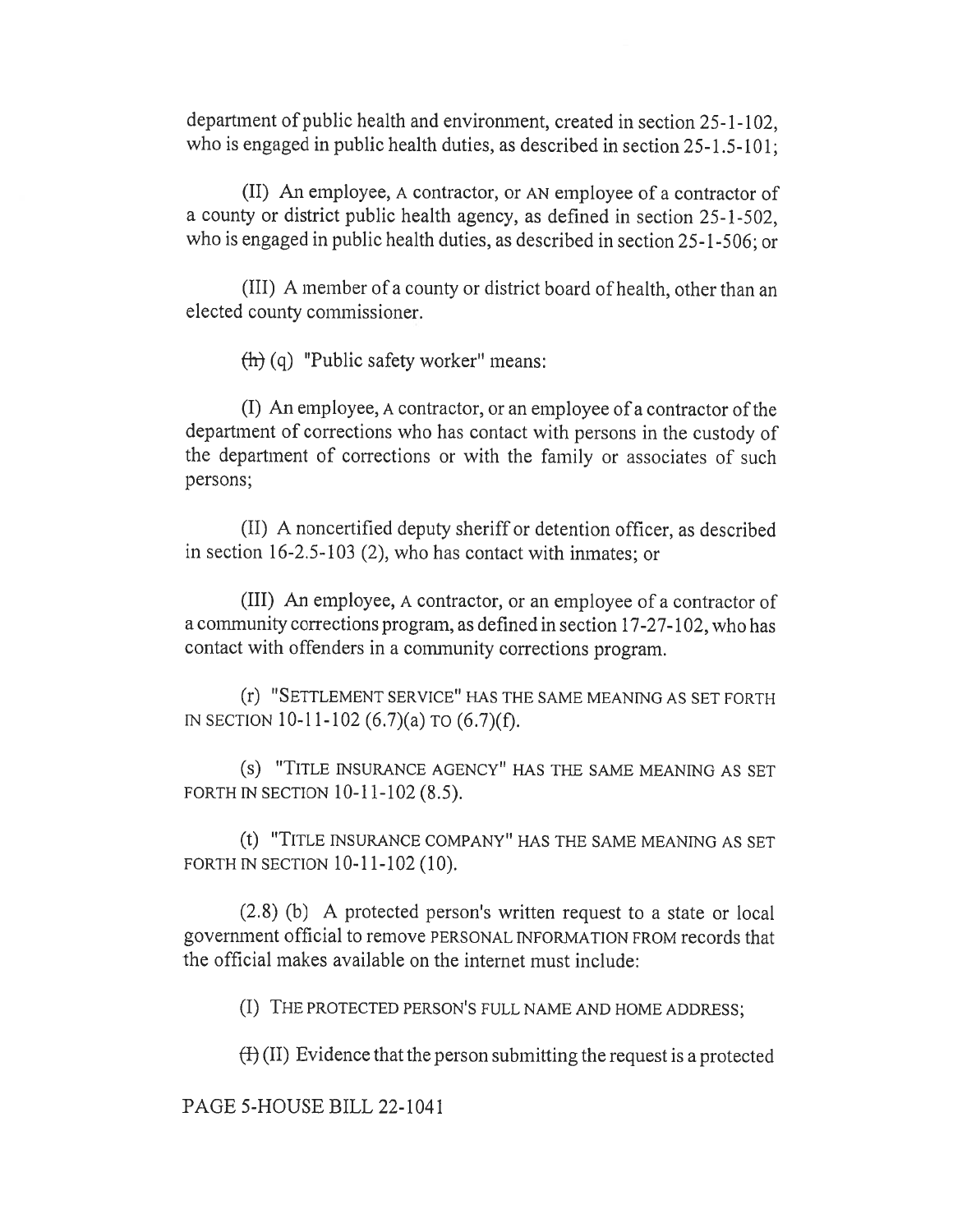## person; as defined in subsection  $(1)$  of this section; and

(II) (III) An affirmation stating under penalty of perjury that the person submitting the request has reason to believe that the dissemination of the personal information contained in the records that the official makes available on the internet poses an imminent and serious threat to the person's safety or the safety of the person's immediate family.

(c) AN EXEMPT PARTY MAY ACCESS A RECORD THAT INCLUDES INFORMATION OTHERWISE SUBJECT TO REDACTION PURSUANT TO SUBSECTION (2.8)(b) OF THIS SECTION, AND THAT IS MAINTAINED BY THE COUNTY RECORDER, COUNTY ASSESSOR, OR COUNTY TREASURER, IF THE PERSON SEEKING ACCESS TO THE RECORD PROVIDES EVIDENCE AND AN AFFIRMATION UNDER PENALTY OF PERJURY THAT THEY ARE AN EXEMPT PARTY.

(d) EACH COUNTY RECORDER, COUNTY ASSESSOR, OR COUNTY TREASURER SHALL GRANT AN EXEMPT PARTY ACCESS TO THE RECORD BASED ON ITS EXISTING PROCESSES OR SHALL ADOPT A PROCESS TO GRANT ACCESS IF ONE IS NOT ALREADY IN PLACE. EACH COUNTY RECORDER, COUNTY ASSESSOR, OR COUNTY TREASURER MAY ASSESS ADMINISTRATIVE COSTS RELATED TO GRANTING ACCESS TO THE EXEMPT PARTY REQUESTING THE RECORD.

SECTION 2. In Colorado Revised Statutes, 24-72-204, amend  $(3)(a)(XXII)$  as follows:

24-72-204. Allowance or denial of inspection - grounds procedure - appeal - definitions - repeal.  $(3)$  (a) The custodian shall deny the right of inspection of the following records, unless otherwise provided by law; except that the custodian shall make any of the following records, other than letters of reference concerning employment, licensing, or issuance of permits, available to the person in interest in accordance with this subsection (3):

(XXII) Personal information, as defined in section 18-9-313  $(\text{1})(e)$ (1)(1), in a record for which the custodian has received a request under section 18-9-313;

SECTION 3. Safety clause. The general assembly hereby finds,

## PAGE 6-HOUSE BILL 22-1041